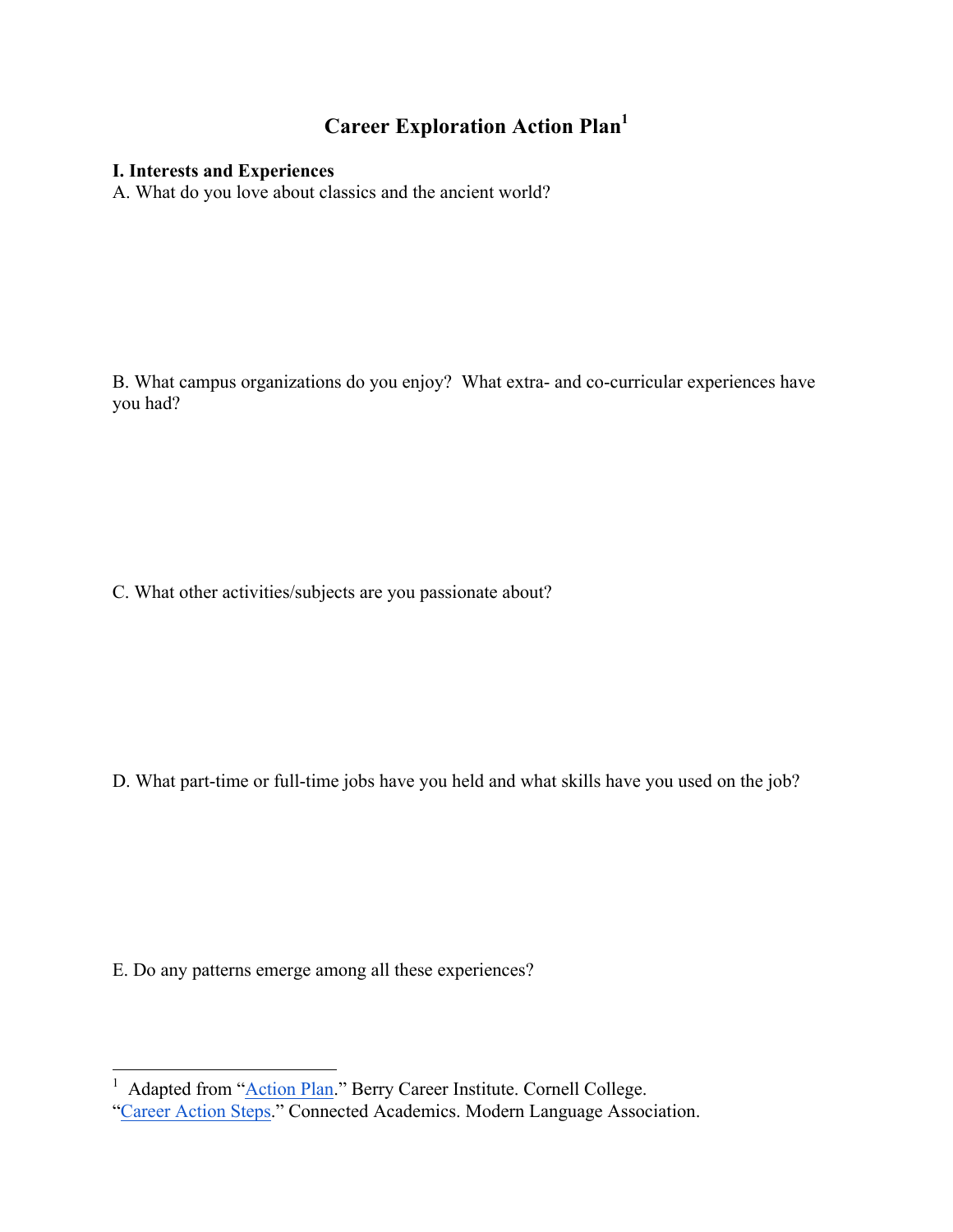## **II. "Know yourself." Values, Skills, and Dispositions**

A. Name three core values that get at the heart of who you are.

B. Re-read the previous section on transferable skills. Which skills do you have? Name an assignment or experience that shows that you have that skill.

| <b>Positive Learning Dispositions</b>             |                                          |                                                   |                                         |
|---------------------------------------------------|------------------------------------------|---------------------------------------------------|-----------------------------------------|
| <b>Resilient</b>                                  | <b>Resourceful</b>                       | <b>Reflective</b>                                 | <b>Reciprocal</b>                       |
| Curious<br>(proactive)                            | Questioning<br>("How come?")             | Clear-thinking<br>(logical)                       | Collaborative<br>(team member)          |
| <b>Adventurous</b><br>(up for a challenge)        | Open-minded<br>("That's<br>interesting") | Thoughtful<br>("Where else could I use<br>this?") | Independent<br>(can work alone)         |
| Determined<br>(persistent)                        | Playful<br>("Let's try $\ldots$ ")       | Self-knowing<br>(aware of own habits)             | Open to feedback<br>(not defensive)     |
| Flexible<br>(willing to try other)<br>ways)       | Imaginative<br>("Could be $\ldots$ ")    | Methodical<br>(strategic)                         | Attentive<br>(to others)                |
| <b>Observant</b><br>(good at<br>details/patterns) | Integrating<br>(making links)            | Opportunistic<br>(open to serendipity)            | Empathetic<br>(other people's<br>shoes) |
| Focused<br>(avoids distractions)                  | Intuitive<br>(reverie)                   | Self-evaluative<br>("How's it going?")            | Imitative<br>(contagious)               |

C. Identify 3-5 positive learning dispositions in the chart below that describe you best.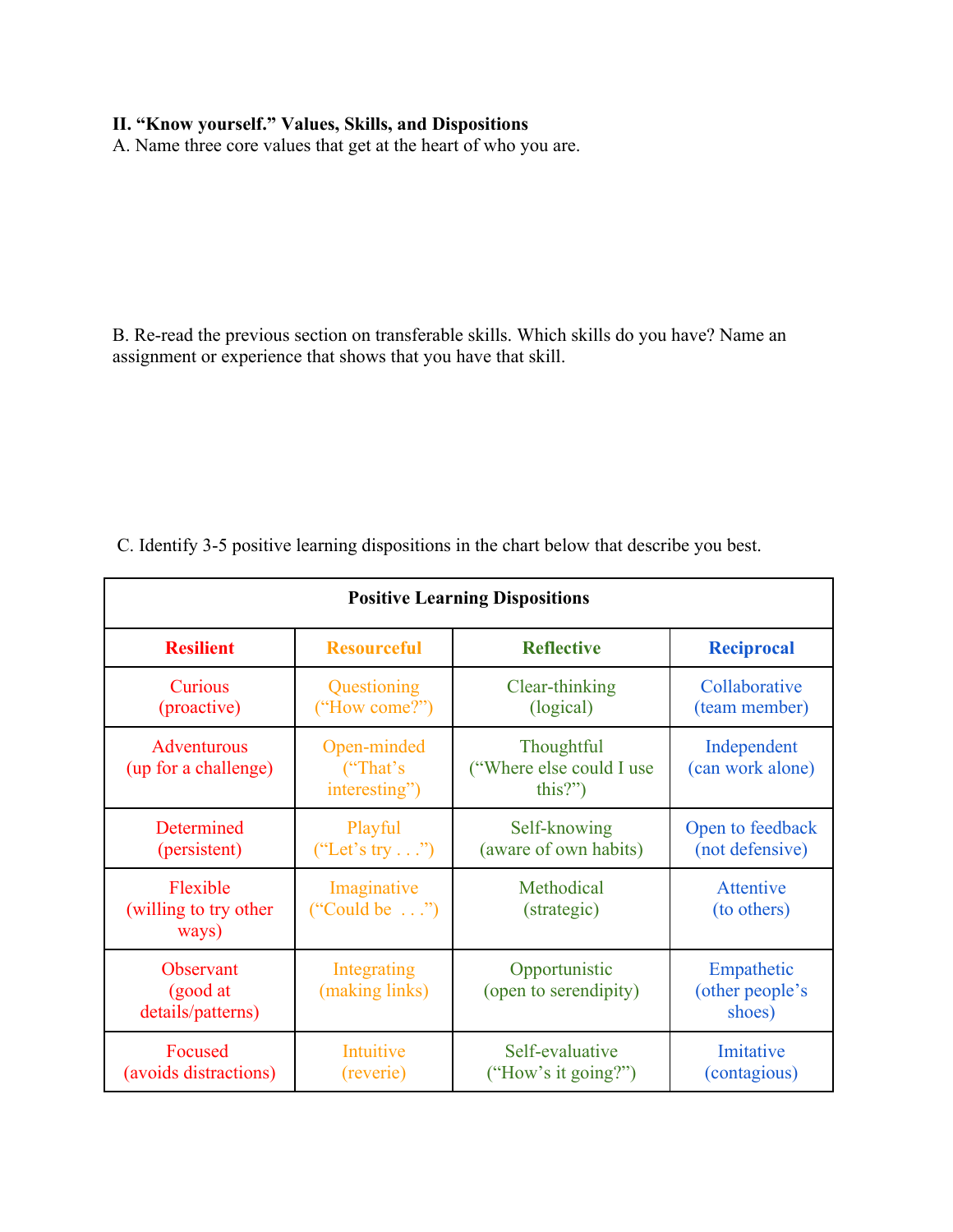### **III. Explore career options.**

A. Explore "What Can I Do With This Major?" or any other career exploration tool. Identify three careers that you would like to pursue.

1.

2.

3.

B. Now choose one career out of those three options. (Don't worry. You can always change your mind.) Why do you think this career would be a good fit for you?

C. List the skills needed for this career and compare them with the skills you already have. Which skills do you still need to work on cultivating?

| Skills needed for this career | Skills you already have |
|-------------------------------|-------------------------|
|                               |                         |
|                               |                         |
|                               |                         |
|                               |                         |
|                               |                         |
|                               |                         |

D. Now consider the learning dispositions you identified from the chart in Section II. How does your personality align with the disposition needed to be successful in the career you've singled out?